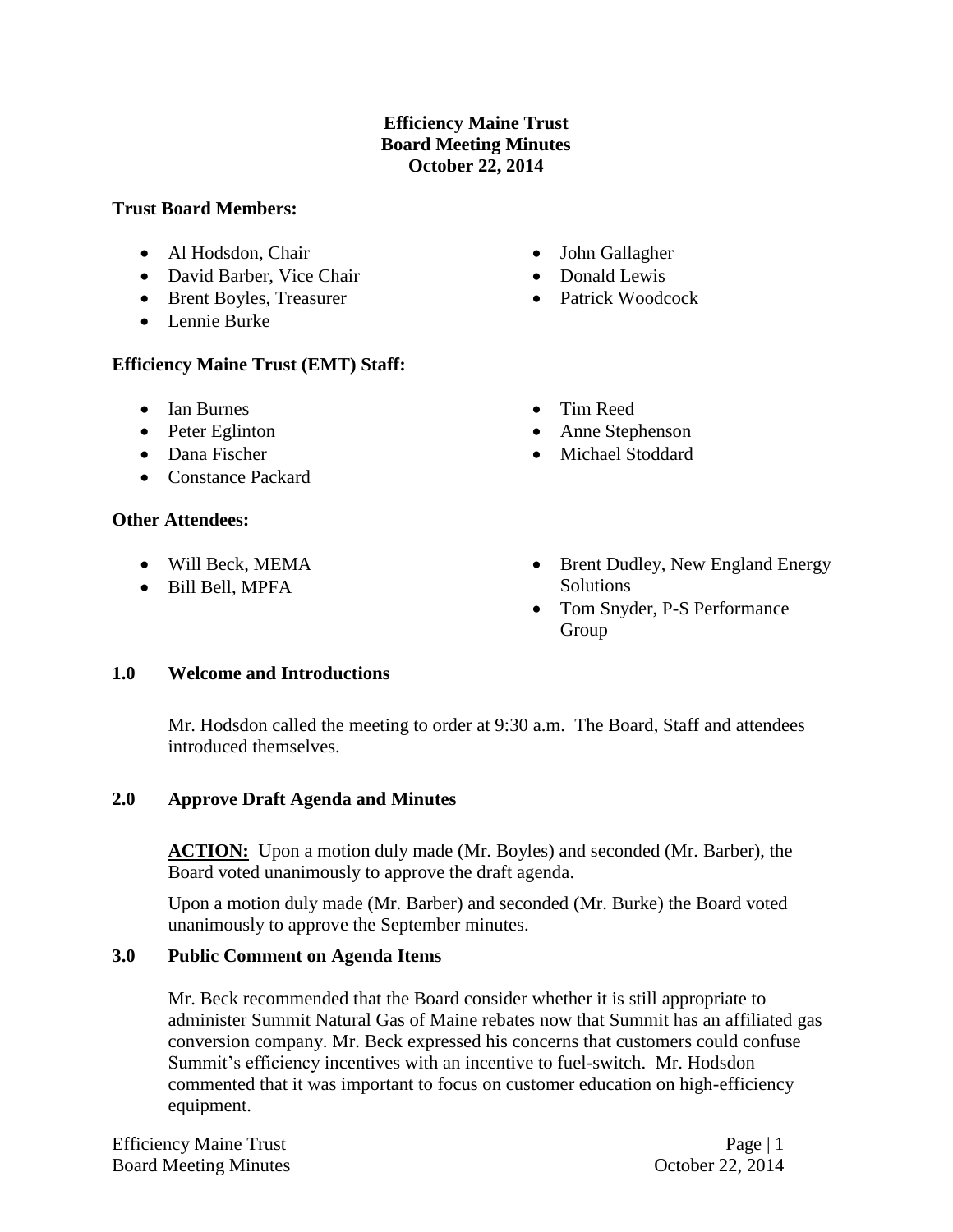Mr. Bell shared that October 22 was National Bio-Energy Day and shared information on bio-energy events in Northern Maine.

### **4.0 Executive Director Report**

Mr. Stoddard began his Executive Director's Report by welcoming the Board and guests to Efficiency Maine's new conference room. Mr. Stoddard then commended the Communications Team for a busy month of getting the word out on expanded Efficiency Maine programs. He added that Staff had presented at a significant number of recent conferences and workshops. Increased awareness and interest in Efficiency Maine programs are clear from increased call volume and web traffic. Mr. Stoddard closed the communications report by welcoming Tim Reed, the new Communications Manager, who brings to the Trust a background in marketing and web development.

Mr. Stoddard next described program highlights. The Business Incentive Program was off to a slow start last year but Mr. Stoddard shared that the Program is on track to fully invest its budget; more than 1,000 projects have been completed in the first quarter. The Multifamily Efficiency Program met its U.S. Department of Energy (DOE) targets earlier this year but has been slow to transition from a benchmarking program that relies on extensive savings modeling to one focused on retrofits and greater use of a prescriptive rebate approach. The Program Team has been working on streamlining program entry and increasing customer awareness, and anticipates that volume will increase in the coming months. Mr. Woodcock added that his office has received a number of calls on the imminent increase in electric costs that businesses will experience and is interested in helping more Maine businesses participate in the Business Incentive Program.

Mr. Stoddard continued the presentation with an update for the Residential Programs. The Home Energy Savings Program is on track to invest all of its funds during the fiscal year. There was a spike in demand for heat pump rebates in September in advance of a deadline for eligibility of certain lower efficiency models; Staff anticipates that program activity will decline around the holidays. There has been a significant increase in consumer interest in the loan programs. The combination of easy-access financing with incentives has been key to reaching more Maine households. Mr. Stoddard reported that Efficiency Maine has loaned \$10.5 million since beginning the program. Mr. Woodcock asked how many applicants were denied home energy loans. Mr. Fischer replied that there is a denial rate of about 35%; applicants are denied for a number of reasons including low FICO scores, excessive debt-to-income ratios, bad debt or bankruptcy.

Mr. Woodcock asked if it was time to consider increasing the rebate for high-efficiency wood stoves since wood and pellet stoves have not had much traction compared to the incentives for pellet boilers. Mr. Stoddard agreed that the amount of uptake has been disappointing and that the Staff has been watching consumer demand in HESP measures very closely. Mr. Stoddard noted that a particular challenge in changing incentive amounts is ensuring program funding and continuity through the next fiscal year, when funding levels are expected to decrease. Mr. Woodcock observed that the main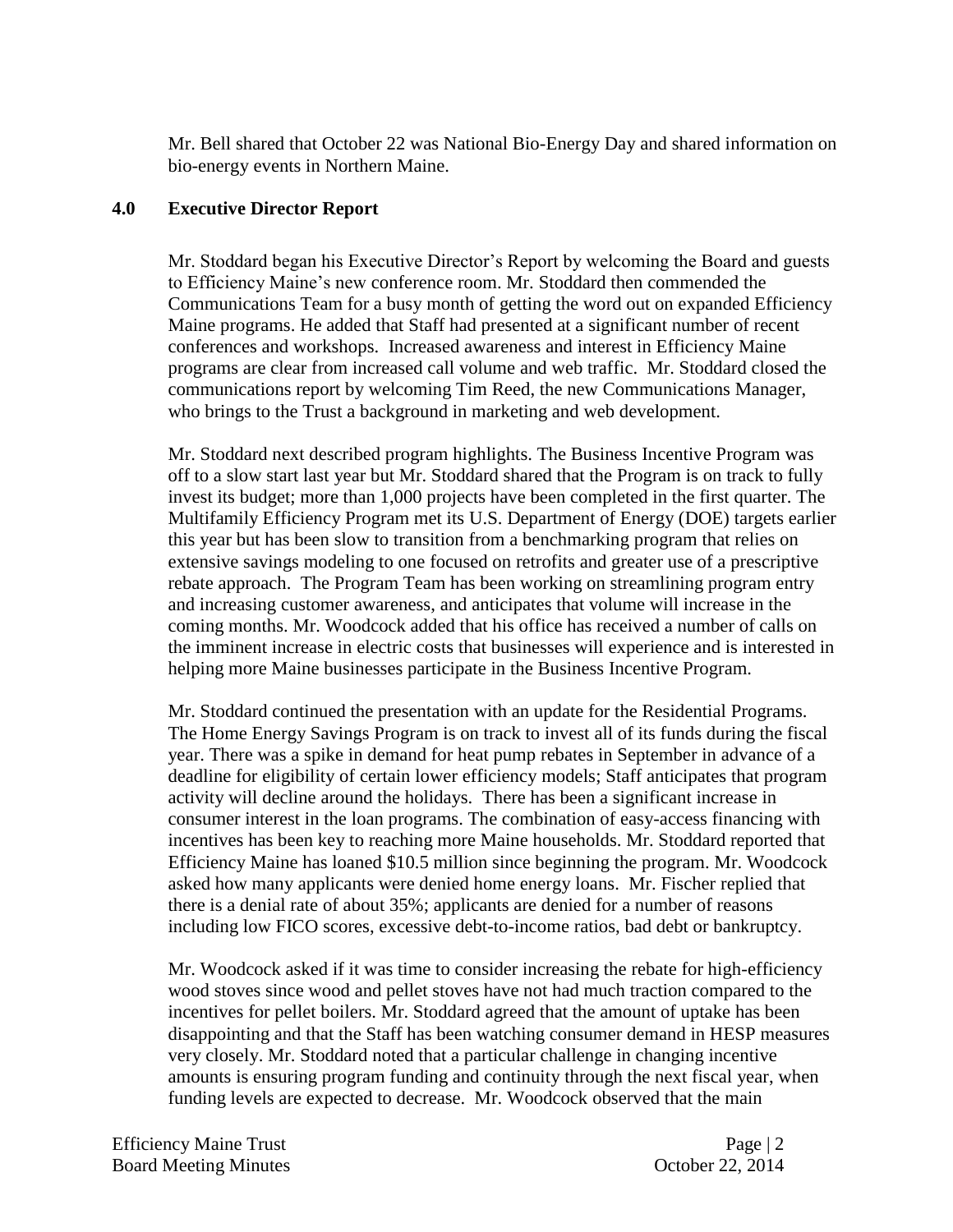competition for wood and pellet stoves are ductless heat pumps, which are eligible for a higher rebate. Mr. Lewis contributed that he was skeptical that the difference between a \$250 and \$500 rebate would impact the decision to install a stove. Mr. Bell added that many Mainers do not know about the wood and pellet stove rebate because the retailers are not publicizing the rebate. In contrast, pellet boiler manufacturers and installers have been actively promoting Efficiency Maine incentives.

Mr. Stoddard concluded the residential update by sharing that the lighting program is on track and additional appliances will be added to the retail program next month. Lowincome programs are also on track and will be expanded to include the direct installation of high-efficiency water heating after a new, lower-cost heat pump water heater is available early next year. Mr. Lewis asked if the cooling effect of heat pump water heaters was a consideration in their installation in low-income households. Mr. Stoddard replied that all homes are evaluated for appropriate siting and a significant number of the installations are inspected.

### **5.0 Reports**

#### **a. Finance and Administration Committee**

#### **i. Update on Financial Report Year-to-date**

Mr. Boyles reported that the Finance Committee was pleased with the budget to date. He added that the Staff is preparing an RFP for the next audit. Mr. Boyles continued that the current Triennial Plan was being used as a reference document in a number of Non-Transmission Alternative discussions at the Public Utilities Commission and has become an important reference document outside of the Trust. Mr. Stoddard added that the Triennial Plan will need to be submitted a year from now and the Staff is currently mapping out a timeline for additional studies and stakeholder input.

#### **(b) Program Committee**

#### **i. UPDATE on Renewable Resources Fund Program**

Mr. Fischer provided an overview of the Community Demonstration Program's intended goals and funding sources. He shared that the Community Demonstration Grants were intended to develop renewable energy resources by showcasing projects that support community renewable energy savings and have some demonstration value to the public or the marketplace.

Mr. Fischer shared the list of the most recent recipients of the Community Demonstration Grants, including a biomass district heating project at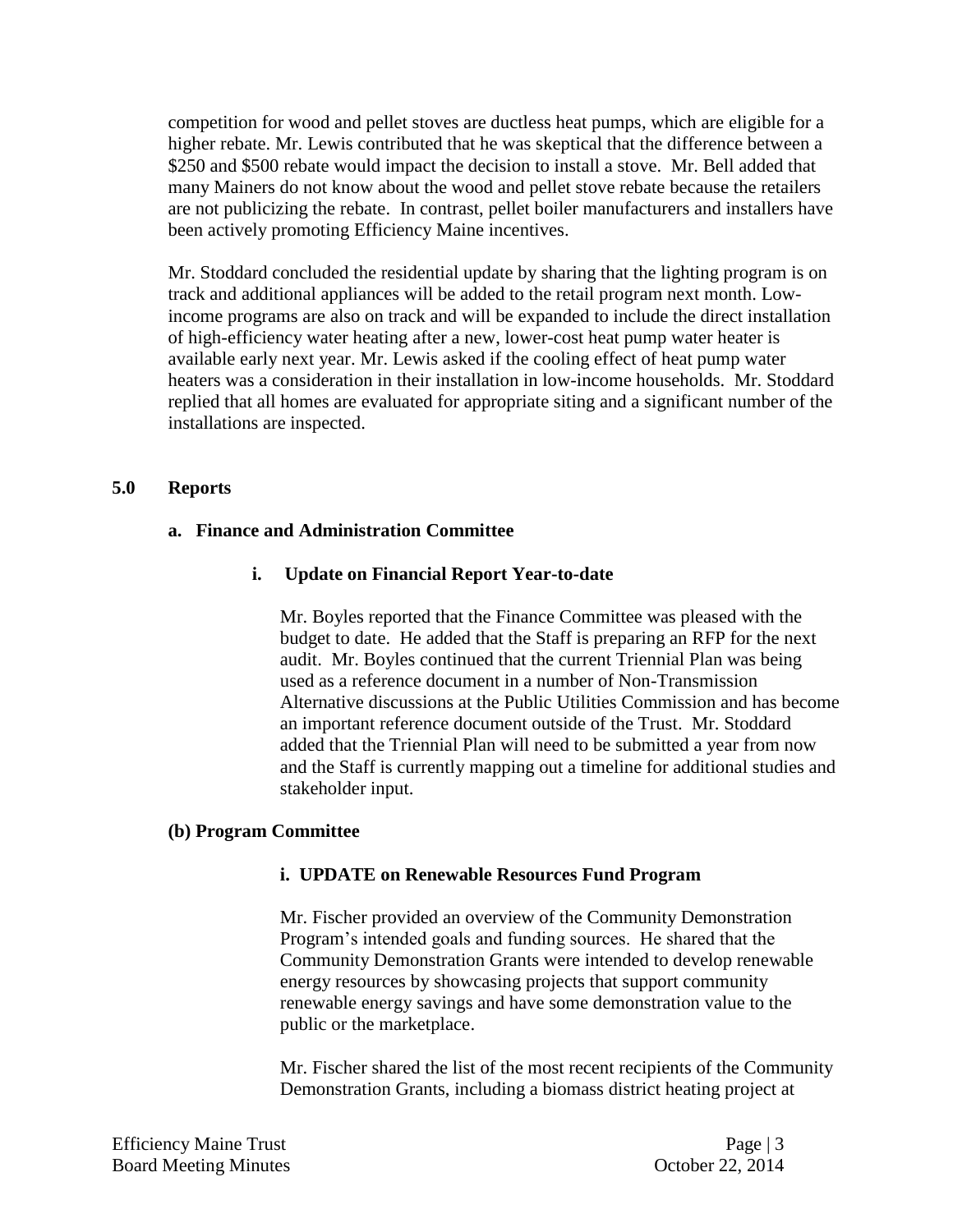Cobscook Community Learning Center and a large-scale, cooperativelyowned solar installation. Mr. Fischer then invited Mr. Dudley to describe the solar hot air and heat pump project recently installed at the Hartford Fire Station in Augusta.

Mr. Dudley described the project which provides solar-heated air to the heat pump units which significantly increases the efficiency of the heat pumps. The solar hot air system also provides pre-heated air directly to the fire station. The heat pumps have replaced inefficient air conditioners and an old boiler system. Mr. Dudley provided detailed project specifications and walked the Board members through a number of photographs of the site.

Mr. Lewis asked if the demonstration grants typically funded projects with long paybacks, pointing out that the payback for the City of Augusta on this project was 15 years. Mr. Fischer replied that the payback calculations were very conservative and that the increase to the coefficient of performance of the heat pumps should significantly reduce the payback period from what has been reported. Mr. Stoddard added that the part of the statute which addresses this program emphasizes research, development and demonstration, and clarified that the program is not subject to the stringent cost effectiveness requirements of the incentive programs.

Mr. Woodcock shared that his office has been supporting a number of applications to the USDA Rural Energy Assistance Program and there is some overlap between the two programs. Mr. Stoddard shared that there were limited funds for this program this fiscal year (less than \$80,000) and indicated that those funds may be rolled into FY16 if there are insufficient funds to merit a full call for proposals.

#### **ii. REPORT on Natural Gas Potential Study**

Mr. Burnes began his report by clarifying that he was presenting the Natural Gas Opportunity Study prepared by GDS Associates for Efficiency Maine. He indicated that this study is required by law as part of the Triennial Plan process. The information in the report is part of a PUC docket and is not proprietary.

Mr. Burnes provided an overview of the scope of the opportunity study – the territories covered by Natural Gas LDCs including Summit Natural Gas of Maine, Northern Utilities, Bangor Gas, and Maine Natural Gas. The study was based in part on a statistically significant sampling of residential and business natural gas customers in those territories.